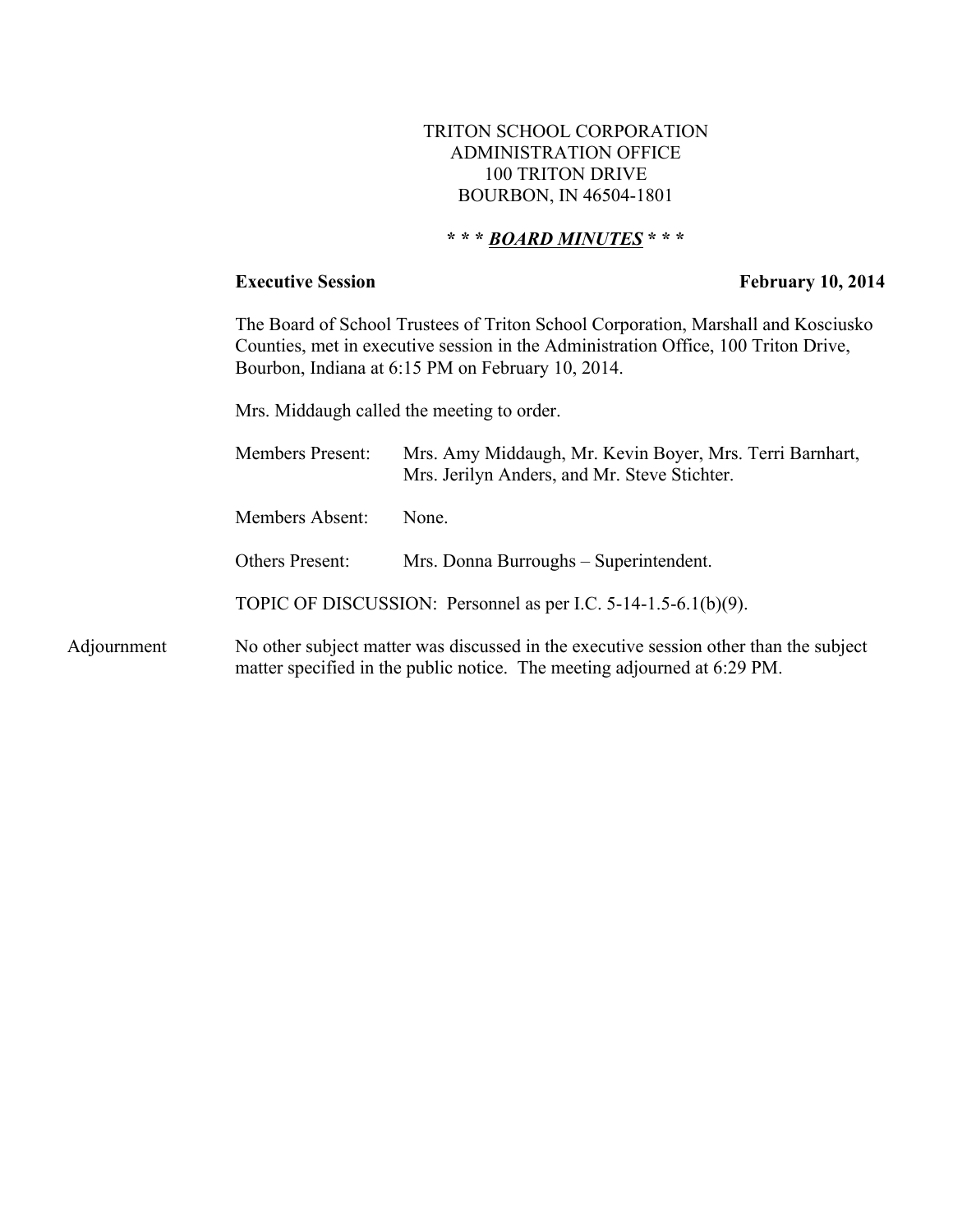### TRITON SCHOOL CORPORATION ADMINISTRATION OFFICE 100 TRITON DRIVE BOURBON, IN 46504-1801

# **\* \* \*** *BOARD MINUTES* **\* \* \***

### **Work Session February 10, 2014**

The Board of School Trustees of Triton School Corporation, Marshall and Kosciusko Counties, met in a work session in the Administration Office, 100 Triton Drive, Bourbon, Indiana at 6:30 PM on February 10, 2014.

Mrs. Middaugh called the meeting to order.

|                                        | <b>Members Present:</b> | Mrs. Amy Middaugh, Mr. Kevin Boyer, Mrs. Terri Barnhart,<br>Mrs. Jerilyn Anders, and Mr. Steve Stichter. |
|----------------------------------------|-------------------------|----------------------------------------------------------------------------------------------------------|
|                                        | Members Absent:         | None                                                                                                     |
|                                        | Others Present:         | Mrs. Donna Burroughs – Superintendent, and Mr. Robert<br>Dodge – Bus Mechanic-Elect.                     |
| TOPIC OF DISCUSSION: Balanced Calendar |                         |                                                                                                          |

Adjournment No other subject matter was discussed in the work session other than the subject matter specified in the public notice. The meeting adjourned at 6:50 PM.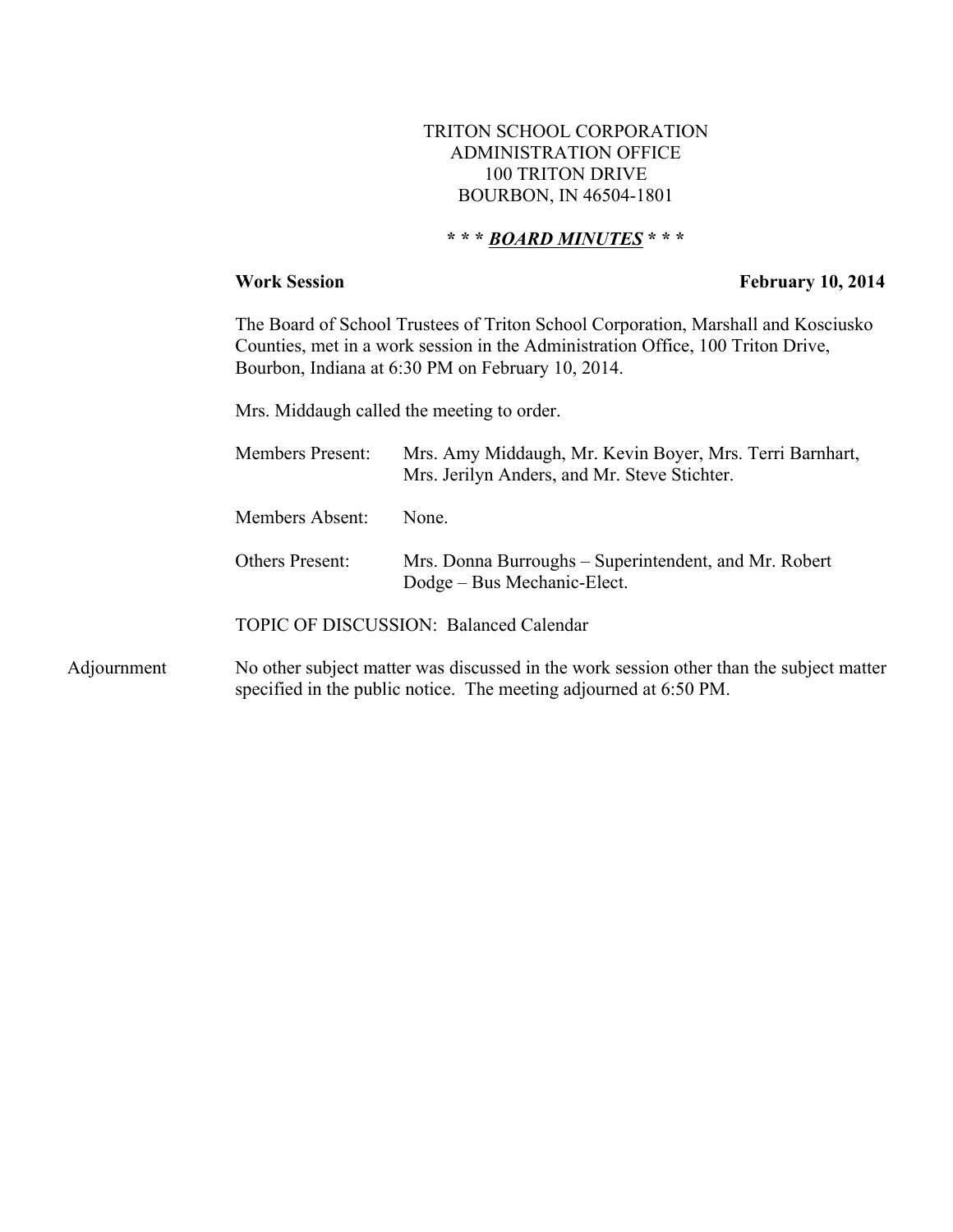### TRITON SCHOOL CORPORATION ADMINISTRATION OFFICE 100 TRITON DRIVE BOURBON, IN 46504-1801

## **\* \* \*** *BOARD MINUTES* **\* \* \***

# **Regular Session February 10, 2014**

The Board of School Trustees of Triton School Corporation, Marshall and Kosciusko Counties, met in regular session in the Administration Office, 100 Triton Drive, Bourbon, Indiana at 7:00 PM on February 10, 2014.

Mrs. Middaugh called the meeting to order.

|                         | Members Present: | Mrs. Amy Middaugh, Mr. Kevin Boyer, Mrs. Terri Barnhart,<br>Mrs. Jerilyn Anders, and Mr. Steve Stichter.                                                                                                                                                                                                                                                                                                                                                                                                                                                                                                                           |  |
|-------------------------|------------------|------------------------------------------------------------------------------------------------------------------------------------------------------------------------------------------------------------------------------------------------------------------------------------------------------------------------------------------------------------------------------------------------------------------------------------------------------------------------------------------------------------------------------------------------------------------------------------------------------------------------------------|--|
|                         | Members Absent:  | None.                                                                                                                                                                                                                                                                                                                                                                                                                                                                                                                                                                                                                              |  |
|                         | Others Present:  | Mrs. Donna Burroughs - Superintendent, Mrs. Anita Haines -<br>Corporation Receptionist, Mr. Jeremy Riffle – Elementary<br>Principal, Mr. Michael Chobanov - Jr./Sr. High School Principal,<br>Mr. Bob Ross - Jr./Sr. High School Assistant Principal, Mrs.<br>Christine Cook - Curriculum/Assessment Coordinator, Mrs. Jill<br>Houin - E-Learning Coach, Mr. Ted Fisher - Technology<br>Coordinator, Miss Diana Westphal – Art Teacher, Mr. Robert<br>Dodge - Bus Mechanic-Elect, Miss Gabrielle Cretcher - Art<br>Student, Ms. Kellie Kanarr - Leadership Marshall County<br>Representative, and Mr. Ed Scherer-Berry – Reporter. |  |
| Pledge of<br>Allegiance |                  | The "Pledge of Allegiance" was recited.                                                                                                                                                                                                                                                                                                                                                                                                                                                                                                                                                                                            |  |
| Consensus<br>Agenda     |                  | Mrs. Barnhart made a motion to approve accounts payable vouchers $#46 - #160$ for<br>\$579,062.83 and payrolls #1 - #3 for \$548,107.71 for a grand total of \$1,127,170.54; and<br>the Minutes of the January 13, 2014 work session, board of finance session, and regular and<br>reorganization sessions. Mr. Stichter seconded the motion and it carried 5-0.                                                                                                                                                                                                                                                                   |  |
| Patrons'                |                  |                                                                                                                                                                                                                                                                                                                                                                                                                                                                                                                                                                                                                                    |  |
| Comments                | None.            |                                                                                                                                                                                                                                                                                                                                                                                                                                                                                                                                                                                                                                    |  |
| Personnel               | 2014.            | Subsequent to Mrs. Burroughs recommendation, Mr. Stichter made a motion to hire Mr.<br>Robert Dodge as the bus mechanic and Mrs. Barnhart seconded the motion. It carried<br>unanimously. It should be noted that this is retroactive to his start date of January 20,                                                                                                                                                                                                                                                                                                                                                             |  |
|                         |                  | Mr. Boyer made a motion to accept the retirement notices of Mrs. Angela Klotz,<br>Mrs. Dawn Gould, Mrs. Phyllis Watkins, and Mrs. Laura Reese to become effective on<br>the last student day of the school year, and he expressed the Board's appreciation for all<br>of their years of service. Mrs. Barnhart seconded the motion and it carried 5-0.                                                                                                                                                                                                                                                                             |  |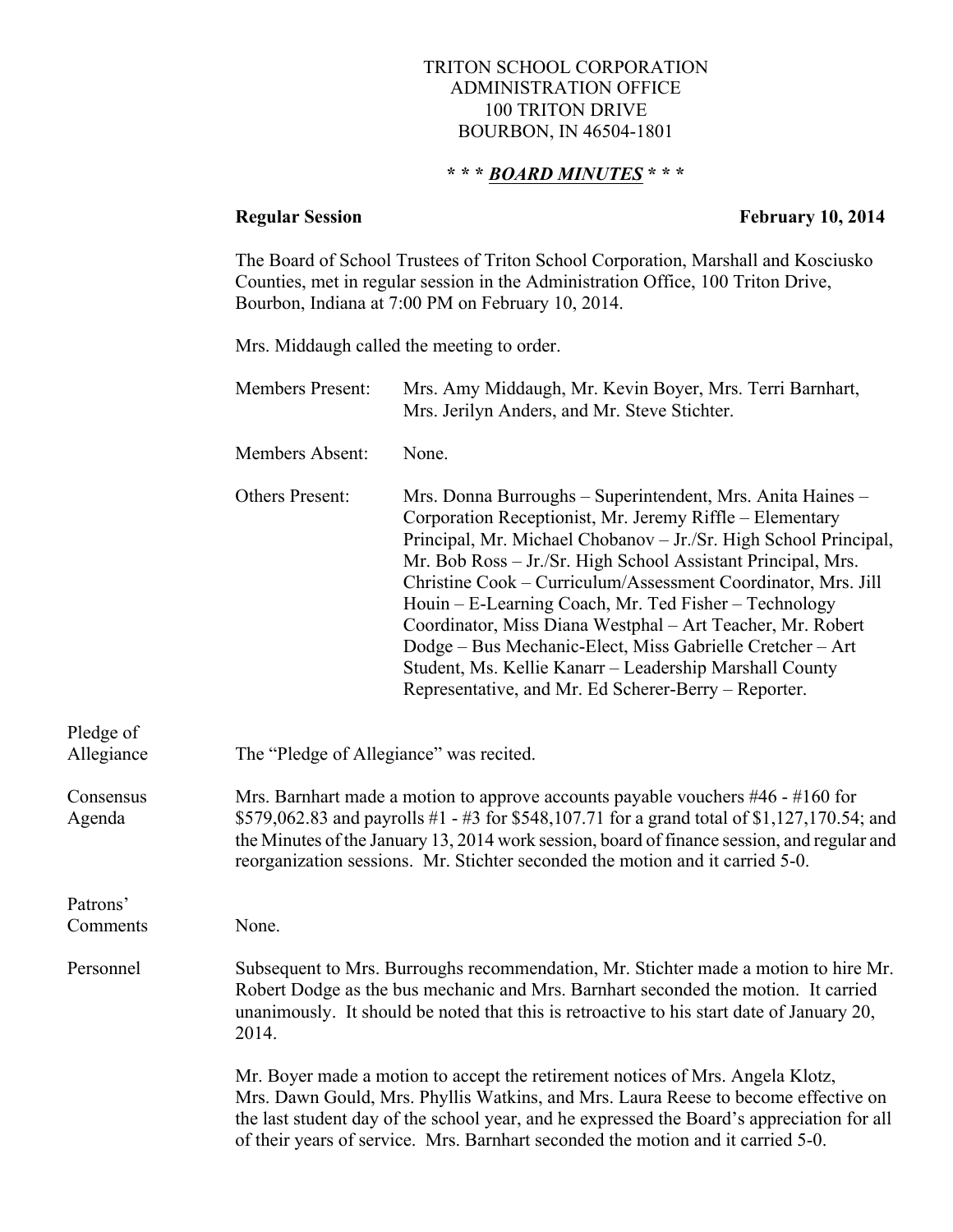| February 10, 2014                   | <b>BOARD MINUTES</b>                                                                                                                                                                                                                                                                                                                                                                                                                                                                                                                                                                                                                                                                                                                                  | Page 2 |
|-------------------------------------|-------------------------------------------------------------------------------------------------------------------------------------------------------------------------------------------------------------------------------------------------------------------------------------------------------------------------------------------------------------------------------------------------------------------------------------------------------------------------------------------------------------------------------------------------------------------------------------------------------------------------------------------------------------------------------------------------------------------------------------------------------|--------|
| Personnel<br>(Cont.)                | Mr. Stichter moved to accept the retirement notice of Mr. Richard Anders, effective on<br>May 30, 2014, and he expressed the Board's appreciation for his 26 years of service to<br>Triton School Corporation. This was followed by a second from Mr. Boyer. The<br>motion carried 5-0.                                                                                                                                                                                                                                                                                                                                                                                                                                                               |        |
|                                     | Mr. Stichter moved, Mrs. Barnhart seconded, and the motion carried unanimously to<br>approve the following coaching recommendations:<br>accept the resignation of Miss Samantha Keel as the varsity volleyball coach<br>٠<br>hire Miss Shelly Feldman as a girls varsity track coach (shared position with<br>Ryan Meister)<br>hire Mr. Ryan Meister as a girls varsity track coach (shared position with Shelly<br>$\bullet$<br>Feldman)<br>hire Mr. Jeremy May as a girls junior high track coach<br>$\bullet$<br>hire Mr. Curt Kreft as a boys varsity track coach<br>$\bullet$<br>hire Mr. Thomas Cody as a track assistant coach for the boys/girls teams<br>$\bullet$<br>and hire Mr. Joe White as a boys junior high track coach.<br>$\bullet$ |        |
| 2014-2015<br>School Calendar        | Mrs. Anders made a motion to approve the 2014-2015 school calendar as<br>recommended. Mr. Boyer seconded the motion and it carried unanimously.                                                                                                                                                                                                                                                                                                                                                                                                                                                                                                                                                                                                       |        |
| Other<br><b>Business</b>            | Mrs. Barnhart moved to approve the request of the sixth grade teachers to take students<br>on an out-of-state field trip to Schaumburg, Illinois, on March 20, 2014, to see a<br>production of Medieval Times. This was followed by a second from Mrs. Anders and<br>the motion carried 5-0.                                                                                                                                                                                                                                                                                                                                                                                                                                                          |        |
|                                     | Mrs. Burroughs recognized the success of Triton students that recently received awards<br>for their artwork. Miss Westphal acknowledged Alex Eib and Gabby Cretcher for<br>receiving an "Honorable Mention Awards" and Amanda Warrick for receiving a "Gold<br>Key Award". Their artwork is currently on display at the South Bend Museum of Art<br>through the end of February. Amanda Warrick's artwork will go on to compete at the<br>national level in New York City this spring.                                                                                                                                                                                                                                                                |        |
|                                     | Mrs. Burroughs reported on the average daily membership (ADM) count date that took<br>place on February 3, 2014, and she explained how this will affect the operating funds<br>that the Corporation will receive from the State. We currently have 961 students<br>enrolled in Triton School Corporation which is six less students than we had on the<br>ADM date in September. This equates to approximately \$33,000.00 less in operating<br>funds through June 30, 2014.                                                                                                                                                                                                                                                                          |        |
|                                     | Mrs. Jill Houin, E-Learning Coach, gave an enlightening presentation on how<br>technology is being utilized in the classrooms. She has provided training to staff and<br>students this school year to aid them in utilizing the technology and software programs<br>that is currently available in the Elementary and Jr./Sr. High School.                                                                                                                                                                                                                                                                                                                                                                                                            |        |
| Superintendent's<br>Report<br>well. | Mrs. Burroughs apprised the Board that an open house will be held on March 5 <sup>th</sup> for all<br>staff members. This is to celebrate Triton School Corporation being awarded an "A"<br>school letter grade by the State. A celebration is also being planned for students as                                                                                                                                                                                                                                                                                                                                                                                                                                                                     |        |